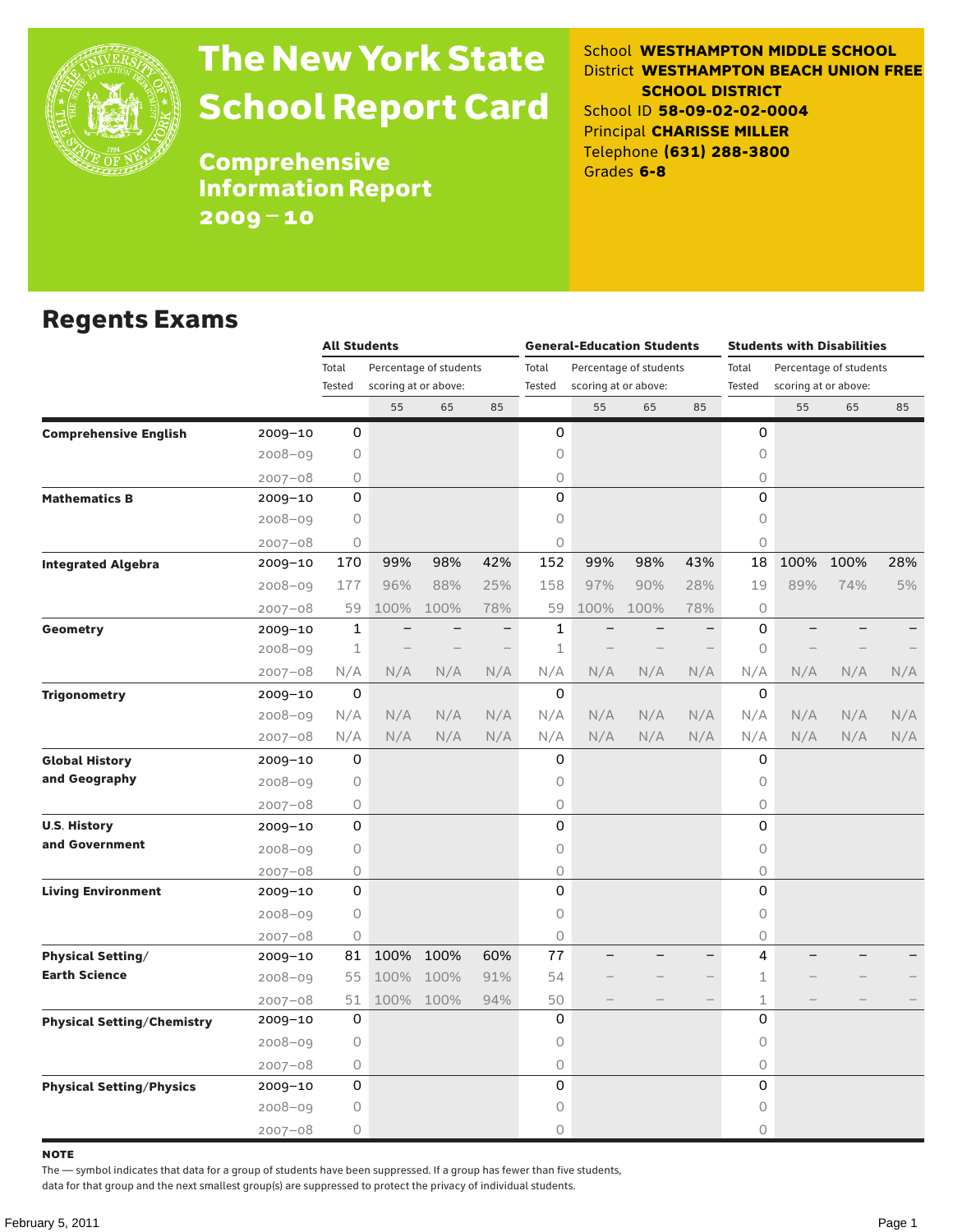School ID 58-09-02-02-0004

School **WESTHAMPTON MIDDLE SCHOOL**<br>School ID 58-09-02-020404<br>**DISTRICT** DISTRICT

### Second Language Proficiency Examinations

|                |             | <b>All Students</b> |                  |                     | <b>General-Education Students Students with Disabilities</b> |                     |                  |
|----------------|-------------|---------------------|------------------|---------------------|--------------------------------------------------------------|---------------------|------------------|
|                |             | <b>Total Tested</b> | Percent Passing: | <b>Total Tested</b> | Percent Passing:                                             | <b>Total Tested</b> | Percent Passing: |
| <b>French</b>  | $2009 - 10$ | 25                  | 96%              | 24                  |                                                              | 1                   |                  |
|                | $2008 - 09$ | 23                  | 96%              | 23                  | 96%                                                          | 0                   |                  |
|                | $2007 - 08$ | 18                  | 100%             | 18                  | 100%                                                         | 0                   |                  |
| German         | 2009-10     | $\mathbf 0$         |                  | 0                   |                                                              | 0                   |                  |
|                | $2008 - 09$ | 0                   |                  | 0                   |                                                              | $\bigcap$           |                  |
|                | $2007 - 08$ | 0                   |                  | 0                   |                                                              | $\circ$             |                  |
| Italian        | 2009-10     | 0                   |                  | 0                   |                                                              | 0                   |                  |
|                | $2008 - 09$ | 0                   |                  | 0                   |                                                              | 0                   |                  |
|                | $2007 - 08$ | U                   |                  | $\Omega$            |                                                              | 0                   |                  |
| Latin          | 2009-10     | 13                  | 100%             | 11                  |                                                              | 2                   |                  |
|                | $2008 - 09$ | $\Omega$            |                  | 0                   |                                                              | $\bigcap$           |                  |
|                | $2007 - 08$ | 0                   |                  | 0                   |                                                              | 0                   |                  |
| <b>Spanish</b> | $2009 - 10$ | 126                 | 98%              | 118                 | 98%                                                          | 8                   | 100%             |
|                | $2008 - 09$ | 126                 | 98%              | 111                 | 99%                                                          | 15                  | 87%              |
|                | $2007 - 08$ | 132                 | 98%              | 118                 | 99%                                                          | 14                  | 86%              |

#### **NOTE**

The — symbol indicates that data for a group of students have been suppressed. If a group has fewer than five students,

data for that group and the next smallest group(s) are suppressed to protect the privacy of individual students.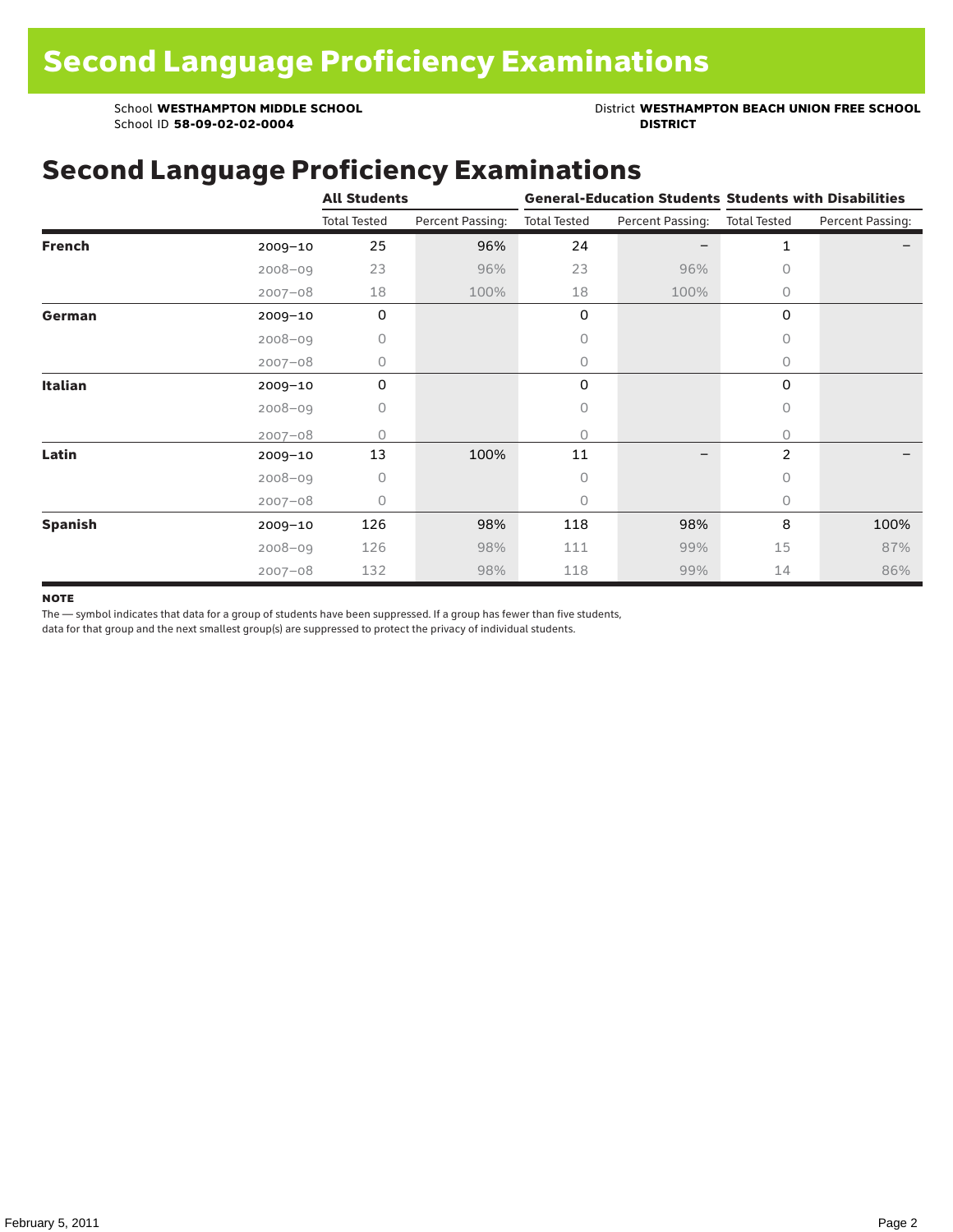School ID 58-09-02-02-0004

School **WESTHAMPTON MIDDLE SCHOOL**<br>School ID 58-09-02-020404<br>**DISTRICT** DISTRICT

### New York State English as a Second Language Achievement Test (NYSESLAT)

|                  |             | <b>All Students</b> |                                   |                             |                          |                          | <b>General-Education Students</b> |     |                                   |     |       | <b>Students with Disabilities</b> |  |                                   |  |       |  |
|------------------|-------------|---------------------|-----------------------------------|-----------------------------|--------------------------|--------------------------|-----------------------------------|-----|-----------------------------------|-----|-------|-----------------------------------|--|-----------------------------------|--|-------|--|
|                  |             | Total               |                                   | Percent of students scoring |                          |                          | Total                             |     | Percent of students scoring       |     |       | Total                             |  | Percent of students scoring       |  |       |  |
|                  |             |                     | Tested in each performance level: |                             |                          |                          |                                   |     | Tested in each performance level: |     |       |                                   |  | Tested in each performance level: |  |       |  |
|                  |             |                     |                                   | Begin. Interm. Adv.         |                          | Prof.                    |                                   |     | Begin. Interm. Adv.               |     | Prof. |                                   |  | Begin. Interm. Adv.               |  | Prof. |  |
| <b>Listening</b> | 2009-10     | 0                   |                                   |                             |                          |                          | 0                                 |     |                                   |     |       | 0                                 |  |                                   |  |       |  |
| and Speaking     | $2008 - 09$ | $\circ$             |                                   |                             |                          |                          | $\circ$                           |     |                                   |     |       | $\circ$                           |  |                                   |  |       |  |
| $(Grades K-1)$   | $2007 - 08$ | $\circ$             |                                   |                             |                          |                          | $\circ$                           |     |                                   |     |       | 0                                 |  |                                   |  |       |  |
| <b>Reading</b>   | $2009 - 10$ | 0                   |                                   |                             |                          |                          | $\mathsf 0$                       |     |                                   |     |       | $\mathsf 0$                       |  |                                   |  |       |  |
| and Writing      | $2008 - 09$ | 0                   |                                   |                             |                          |                          | $\circ$                           |     |                                   |     |       | 0                                 |  |                                   |  |       |  |
| $(Grades K-1)$   | $2007 - 08$ | $\bigcirc$          |                                   |                             |                          |                          | $\mathsf O$                       |     |                                   |     |       | 0                                 |  |                                   |  |       |  |
| <b>Listening</b> | $2009 - 10$ | 0                   |                                   |                             |                          |                          | $\mathbf 0$                       |     |                                   |     |       | $\mathbf 0$                       |  |                                   |  |       |  |
| and Speaking     | $2008 - 09$ | $\mathsf O$         |                                   |                             |                          |                          | $\circ$                           |     |                                   |     |       | $\circ$                           |  |                                   |  |       |  |
| (Grades $2-4$ )  | $2007 - 08$ | $\circ$             |                                   |                             |                          |                          | $\circ$                           |     |                                   |     |       | 0                                 |  |                                   |  |       |  |
| <b>Reading</b>   | $2009 - 10$ | 0                   |                                   |                             |                          |                          | 0                                 |     |                                   |     |       | 0                                 |  |                                   |  |       |  |
| and Writing      | $2008 - 09$ | 0                   |                                   |                             |                          |                          | 0                                 |     |                                   |     |       | 0                                 |  |                                   |  |       |  |
| (Grades $2-4$ )  | $2007 - 08$ | 0                   |                                   |                             |                          |                          | $\bigcirc$                        |     |                                   |     |       | 0                                 |  |                                   |  |       |  |
| <b>Listening</b> | $2009 - 10$ | $\overline{c}$      |                                   |                             |                          | —                        | $\overline{c}$                    |     |                                   |     |       | 0                                 |  |                                   |  |       |  |
| and Speaking     | $2008 - 09$ | $\mathbf 1$         |                                   |                             |                          |                          | 1                                 |     |                                   |     |       | 0                                 |  |                                   |  |       |  |
| $(Grades 5-6)$   | $2007 - 08$ | $\overline{2}$      |                                   |                             |                          | $\overline{\phantom{0}}$ | $\overline{2}$                    |     |                                   |     | $-$   | 0                                 |  |                                   |  |       |  |
| <b>Reading</b>   | $2009 - 10$ | $\overline{2}$      |                                   |                             |                          | -                        | $\overline{c}$                    |     |                                   |     | -     | 0                                 |  |                                   |  |       |  |
| and Writing      | $2008 - 09$ | $\mathbf 1$         |                                   |                             |                          |                          | 1                                 |     |                                   |     |       | 0                                 |  |                                   |  |       |  |
| $(Grades 5-6)$   | $2007 - 08$ | $\overline{2}$      |                                   |                             |                          |                          | $\overline{2}$                    |     |                                   |     |       | 0                                 |  |                                   |  |       |  |
| <b>Listening</b> | $2009 - 10$ | 3                   |                                   |                             |                          | $-$                      | 3                                 |     |                                   |     |       | $\Omega$                          |  |                                   |  |       |  |
| and Speaking     | $2008 - 09$ | 10                  | 40%                               | 10%                         | 20%                      | 30%                      | 10                                | 40% | 10%                               | 20% | 30%   | $\circ$                           |  |                                   |  |       |  |
| $(Grades 7-8)$   | $2007 - 08$ | 11                  | 18%                               | 27%                         | 9%                       | 45%                      | 10                                |     |                                   |     |       | 1                                 |  |                                   |  |       |  |
| <b>Reading</b>   | $2009 - 10$ | 3                   | $\overline{\phantom{0}}$          | $\overline{\phantom{0}}$    | $\overline{\phantom{0}}$ | $\qquad \qquad -$        | 3                                 |     | $\overline{\phantom{0}}$          |     |       | 0                                 |  |                                   |  |       |  |
| and Writing      | $2008 - 09$ | 10                  | 60%                               | 10%                         | 10%                      | 20%                      | 10                                | 60% | 10%                               | 10% | 20%   | 0                                 |  |                                   |  |       |  |
| $(Grades 7-8)$   | $2007 - 08$ | 11                  | 36%                               | 27%                         | 9%                       | 27%                      | 10                                |     |                                   |     |       | 1                                 |  |                                   |  |       |  |
| <b>Listening</b> | 2009-10     | 0                   |                                   |                             |                          |                          | 0                                 |     |                                   |     |       | 0                                 |  |                                   |  |       |  |
| and Speaking     | $2008 - 09$ | 0                   |                                   |                             |                          |                          | 0                                 |     |                                   |     |       | 0                                 |  |                                   |  |       |  |
| $(Grades g-12)$  | $2007 - 08$ | $\circ$             |                                   |                             |                          |                          | 0                                 |     |                                   |     |       | 0                                 |  |                                   |  |       |  |
| <b>Reading</b>   | $2009 - 10$ | 0                   |                                   |                             |                          |                          | 0                                 |     |                                   |     |       | $\mathbf 0$                       |  |                                   |  |       |  |
| and Writing      | $2008 - 09$ | 0                   |                                   |                             |                          |                          | $\circ$                           |     |                                   |     |       | $\circ$                           |  |                                   |  |       |  |
| $(Grades g-12)$  | $2007 - 08$ | $\bigcirc$          |                                   |                             |                          |                          | $\circ$                           |     |                                   |     |       | 0                                 |  |                                   |  |       |  |

#### **NOTE**

The — symbol indicates that data for a group of students have been suppressed. If a group has fewer than five students,

data for that group and the next smallest group(s) are suppressed to protect the privacy of individual students.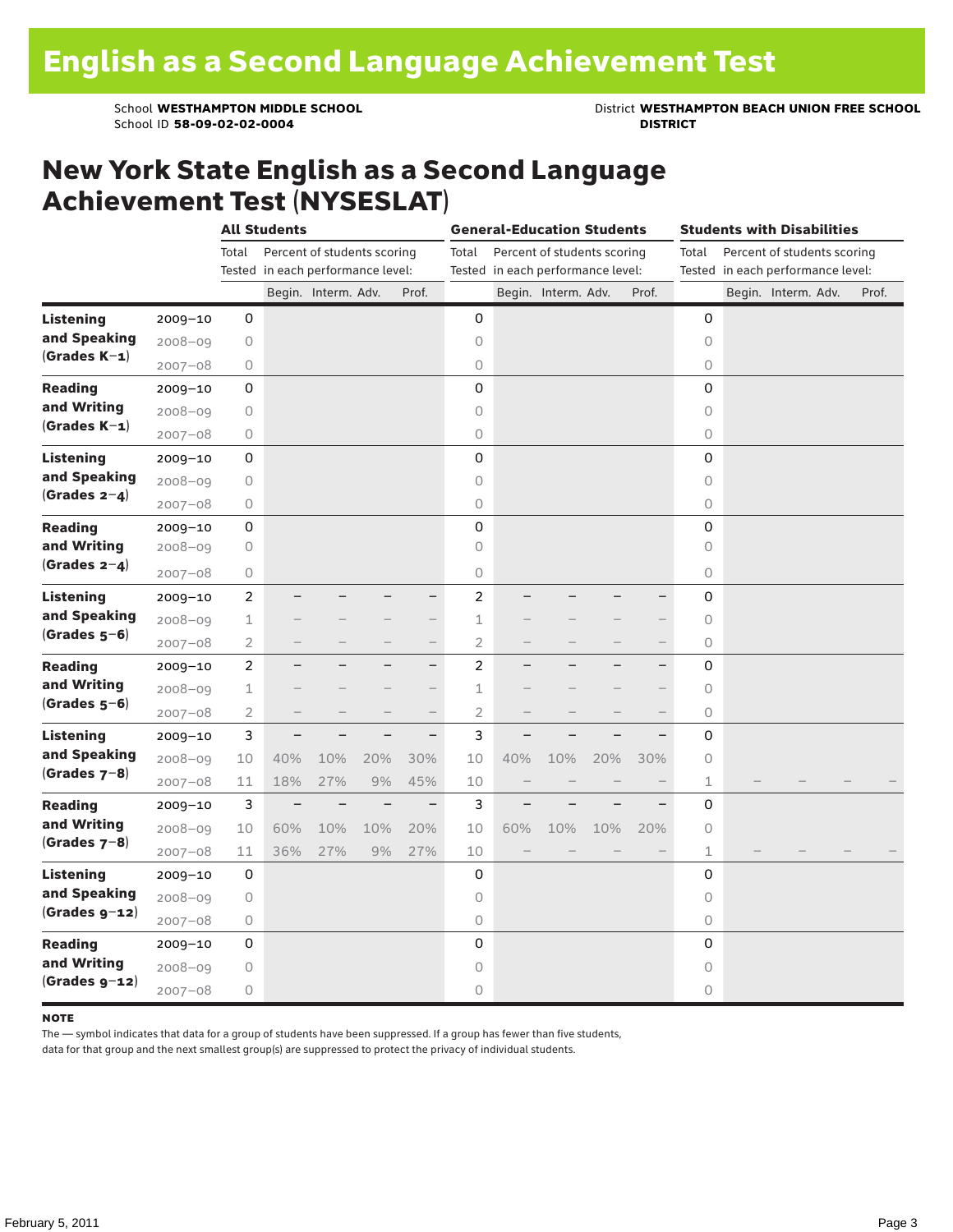School ID **58-09-02-02-0004 DISTRICT**

School **WESTHAMPTON MIDDLE SCHOOL** District **WESTHAMPTON BEACH UNION FREE SCHOOL**

## Elementary/Middle-Level Social Studies 2009–10

|                                   |       | <b>All Students</b>                                |    | <b>General-Education Students</b><br>Percentage of students<br>Total<br>Tested scoring at level: |     |     |    |    |     | <b>Students with Disabilities</b>                           |    |    |     |     |                |  |
|-----------------------------------|-------|----------------------------------------------------|----|--------------------------------------------------------------------------------------------------|-----|-----|----|----|-----|-------------------------------------------------------------|----|----|-----|-----|----------------|--|
|                                   | Total | Percentage of students<br>Tested scoring at level: |    |                                                                                                  |     |     |    |    |     | Percentage of students<br>Total<br>Tested scoring at level: |    |    |     |     |                |  |
|                                   |       |                                                    |    | 3                                                                                                | 4   |     |    |    |     |                                                             |    |    |     |     | $\overline{4}$ |  |
| <b>Elementary</b><br><b>Level</b> |       |                                                    |    |                                                                                                  |     |     |    |    |     |                                                             |    |    |     |     |                |  |
| <b>Middle Level</b>               | 175   | 0%                                                 | 5% | 51%                                                                                              | 44% | 154 | 0% | 5% | 48% | 47%                                                         | 21 | 0% | 10% | 71% | 19%            |  |

#### 2006 Total Cohort Performance on Regents Exams After Four Years

|                                        | <b>All Students</b><br>Cohort<br>Enrollm<br>Percentage of<br>students scoring:<br>65-84 85-100<br>$55 - 64$<br>0<br>0 |  |  |  |  |                      | <b>General-Education Students</b>               |              | <b>Students with Disabilities</b> |                                    |  |                    |  |  |
|----------------------------------------|-----------------------------------------------------------------------------------------------------------------------|--|--|--|--|----------------------|-------------------------------------------------|--------------|-----------------------------------|------------------------------------|--|--------------------|--|--|
|                                        |                                                                                                                       |  |  |  |  | Coho<br>$\circ$<br>ᇛ | Percentage of<br>students scoring:<br>$55 - 64$ | 65-84 85-100 | Cohor<br>ò,<br>문                  | Percentage of<br>students scoring: |  | 55-64 65-84 85-100 |  |  |
| <b>Global History</b><br>and Geography |                                                                                                                       |  |  |  |  | 0                    |                                                 |              | 0                                 |                                    |  |                    |  |  |
| <b>U.S. History</b><br>and Government  |                                                                                                                       |  |  |  |  | $\Omega$             |                                                 |              | 0                                 |                                    |  |                    |  |  |
| <b>Science</b>                         | 0                                                                                                                     |  |  |  |  | $\Omega$             |                                                 |              | 0                                 |                                    |  |                    |  |  |

## New York State Alternate Assessments (NYSAA) 2009–10

|                         | <b>All Students</b> |                                                |               |   |   |  |  |  |  |  |
|-------------------------|---------------------|------------------------------------------------|---------------|---|---|--|--|--|--|--|
|                         | Total               | Number of students scoring<br>Tested at Level: |               |   |   |  |  |  |  |  |
|                         |                     | 1                                              | $\mathcal{P}$ | 3 | 4 |  |  |  |  |  |
| <b>Elementary Level</b> |                     |                                                |               |   |   |  |  |  |  |  |
| Social Studies          | 0                   |                                                |               |   |   |  |  |  |  |  |
| <b>Middle Level</b>     |                     |                                                |               |   |   |  |  |  |  |  |
| Social Studies          | 0                   |                                                |               |   |   |  |  |  |  |  |
| <b>Secondary Level</b>  |                     |                                                |               |   |   |  |  |  |  |  |
| English Language Arts   | O                   |                                                |               |   |   |  |  |  |  |  |
| <b>Mathematics</b>      | O                   |                                                |               |   |   |  |  |  |  |  |
| Social Studies          | O                   |                                                |               |   |   |  |  |  |  |  |
| Science                 | 0                   |                                                |               |   |   |  |  |  |  |  |

The New York State Alternate Assessment (NYSAA) is for students with severe cognitive disabilities. Results for students taking the NYSAA in English language arts, mathematics, and science at the elementary and middle levels are available in the *Accountability and Overview Report* part of *The New York State Report Card*.

The — symbol indicates that data for a group of students have been suppressed. If a group has fewer than five students, data for that group and the next smallest group(s) are suppressed to protect the privacy of individual students.

**NOTE**